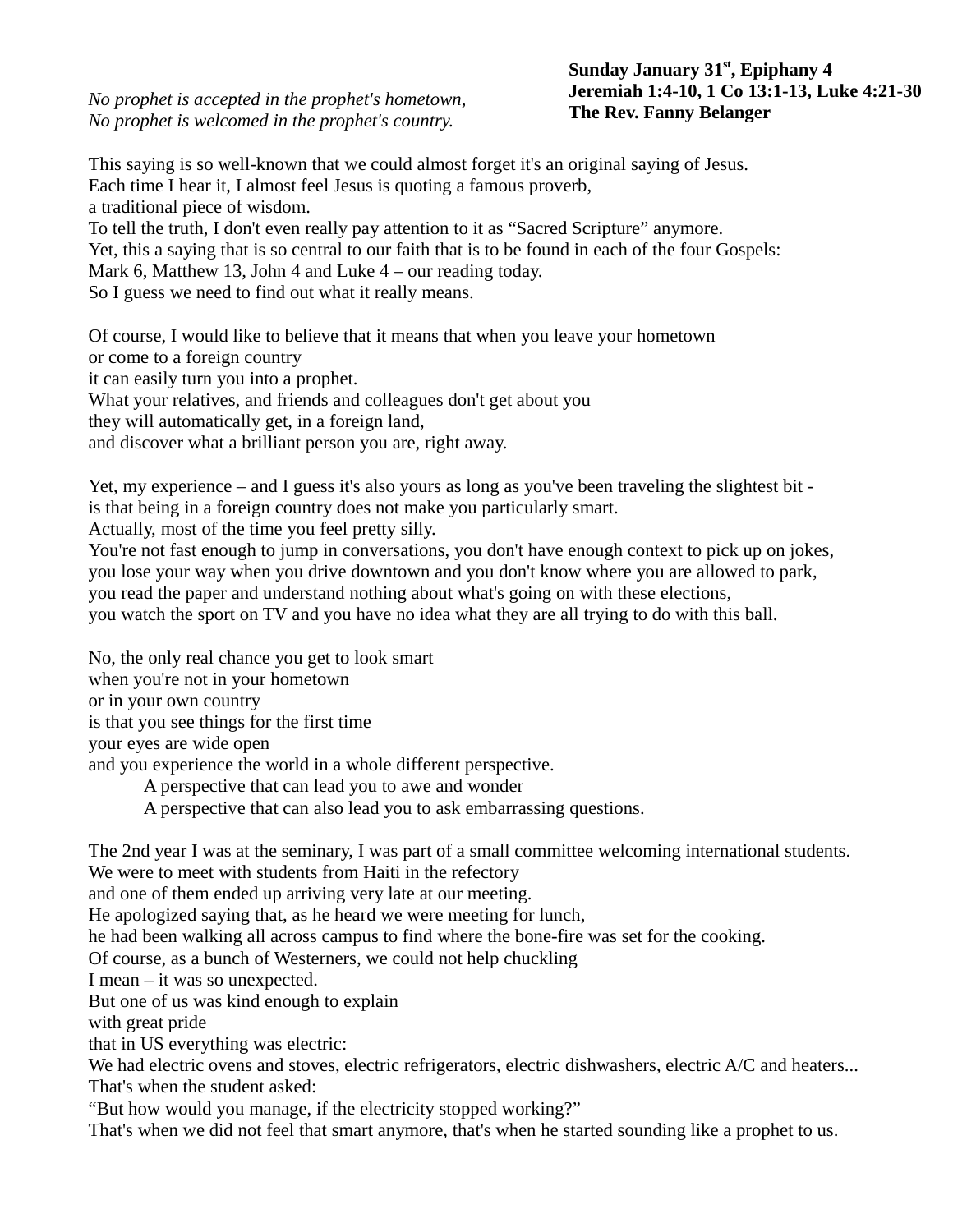What would it look like if we'd look at our hometown at our country at our own lives if we'd look at them with the eyes of a foreigner if we'd look at them for the first time?

In this context of our annual meeting, I was especially thinking when I prepared this sermon at how it would look like if, instead of looking at our church with the eyes of those who have been a member for years, for decades, or even over the generations, we would look at our church as if it was for the first time? What would stir awe in us? What would disappoint us? What would we like to change? And imagine we're not even a Christian, What would we think our church says about God? And imagine we're homeless, What would we think our church says about charity?

Jesus comes to his hometown,

to his own place of worship – the synagogue -

not as one who owns the place

but as the one who wants to adopt the point of view of the outsider

which makes him both naive and prophetic.

And the thing is:

The questions he raises are so embarrassing

that he ends up rejected – and almost killed.

Jesus is not welcomed in his hometown, in his own place of worship. But actually it's not about Nazareth that we're talking about today. Today, maybe we could think God's country is Palestine, or US, or Africa or we could think Jesus's hometown is the Vatican or Jerusalem. But really, Jesus's hometown is the church. Jesus's hometown is the church. And it is too often that Jesus is not welcomed in his own country.

Oh sure – people welcome him, at first. We miss the first part of the reading but actually, Jesus reads from Isaiah's scroll: *The Lord has anointed me to bring good news to the poor He has sent me to proclaim release to the captives and recovery of sight to the blind.* And Jesus says: *Today this Scripture has been fulfilled in your hearing.* And so people are so excited, you see. Their eyes are bright with expectation. Really, little Jesus, the son of Joseph, is going to do all of that for us? That's too good to be true. Jesus is the liberator and we his relatives, his friends, surely, we will share the throne.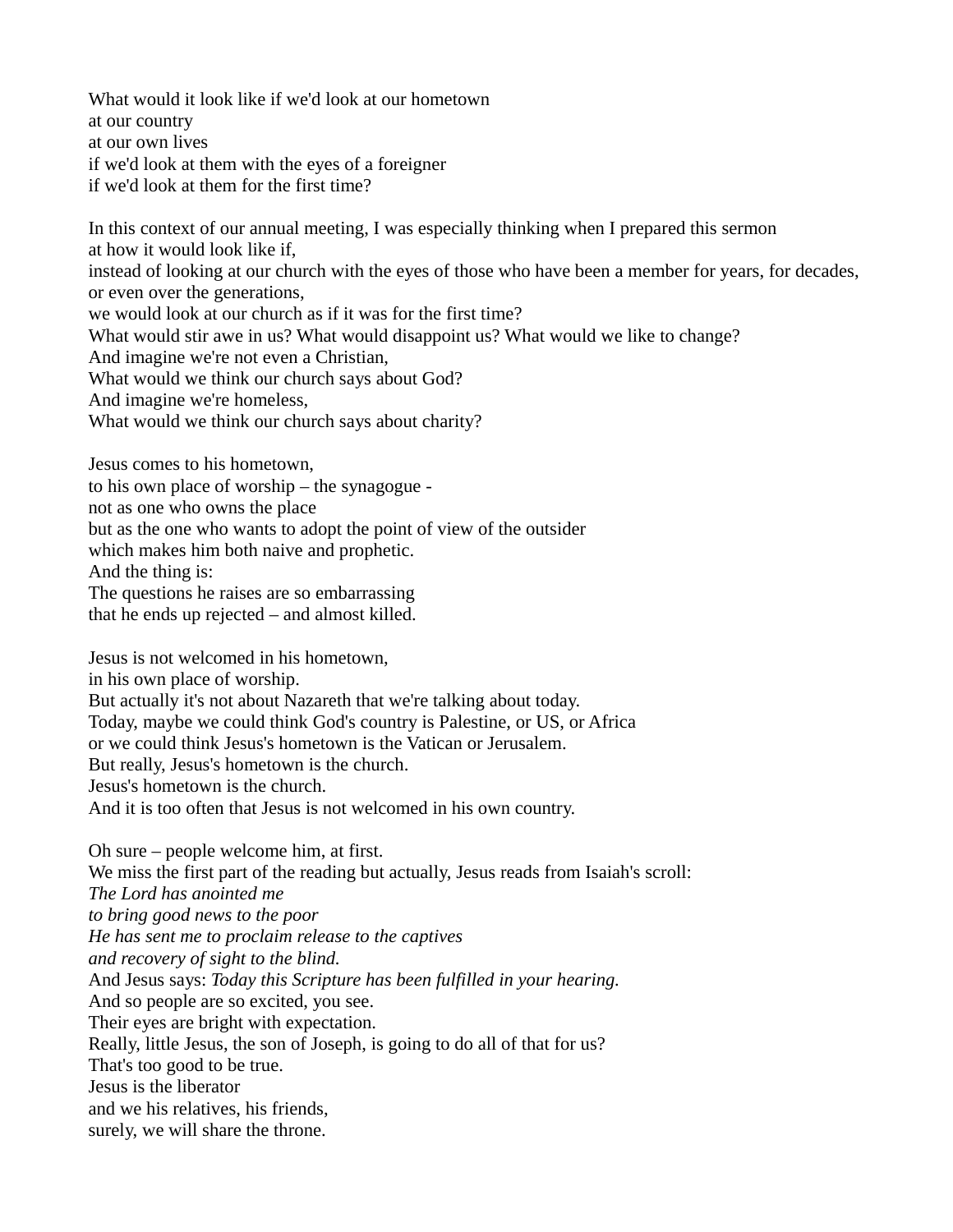But Jesus disappoints them because in the same time he winds up the scroll he says to the assembly that he is not going to do any miracles for his hometown. He has come for the widows, the lepers, and the foreigners. Imagine your brother wins the lottery and he decides to give everything to charities.

And so people who want to love Jesus end up rejecting him when they hear what he truly have to say.

And so I was wondering: In Jesus's hometown today, in our churches today, Why is it so difficult, why is it so hard, why is it so impossible to hear what Jesus really has to say?

Well, what does Jesus say to his own people? In the synagogue, Jesus does not say *I will bring you peace I will bring you comfort* Jesus says: *Come, follow me. Do the things I do, with me. Bring good news to the poor Proclaim release to the captives and recovery of sight to the blind.* And they hate him for that.

Well, I think we have this same struggle in our culture today where spirituality is all about inner peace, personal transformation and well-being. It's complicated to understand that being a church, being a Christian is not so much about sharing the comfort as it is sharing the burden. Sharing the burden. We're not here to watch the Scriptures happen, we're here to make the Scriptures happen, with Jesus, for others, in our communities and in the world. The thing is we are often tempted to make of our Christian churches a safe place, a cool place, welcoming, with friendship, coffee, culture, entertainment but too often what starts with good intentions leads us to be stuck in our comfort zone when church, really, it should be about Mission. Mission: Going out to the world and giving what we have been given. It's not about what God is going to do for us, it is about what we are going to do with God. If we are really friends with God, we don't only share the joy we share the burden And we wonder: What is Jesus's burden in our community? And in our world? And what are we going to do about it?